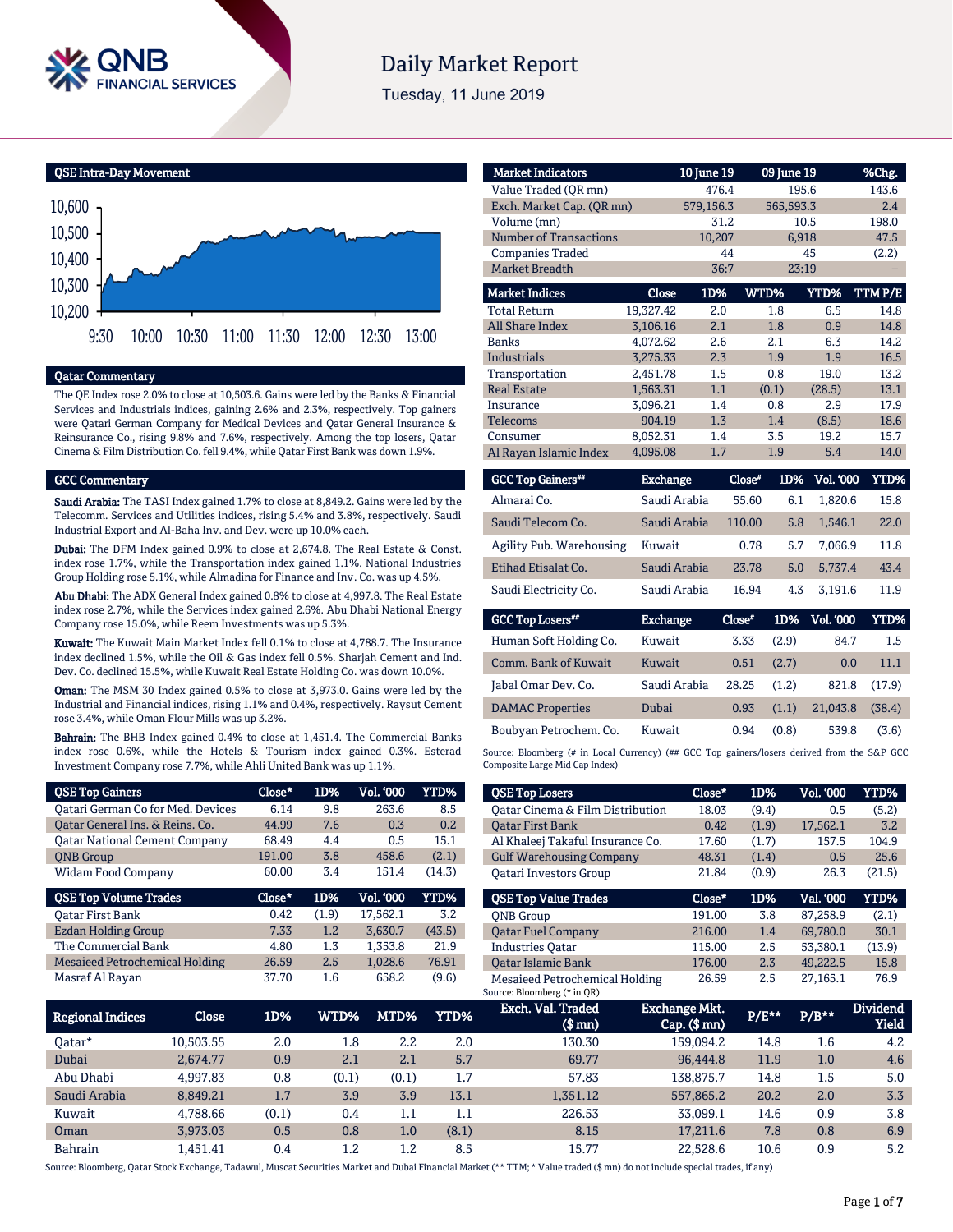## Qatar Market Commentary

- The QE Index rose 2.0% to close at 10,503.6. The Banks & Financial Services and Industrials indices led the gains. The index rose on the back of buying support from non-Qatari shareholders despite selling pressure from Qatari and GCC shareholders.
- Qatari German Company for Medical Devices and Qatar General Insurance & Reinsurance Company were the top gainers, rising 9.8% and 7.6%, respectively. Among the top losers, Qatar Cinema & Film Distribution Company fell 9.4%, while Qatar First Bank was down 1.9%.
- Volume of shares traded on Monday rose by 198.0% to 31.2mn from 10.5mn on Sunday. However, as compared to the 30-day moving average of 32.7mn, volume for the day was 4.8% lower. Qatar First Bank and Ezdan Holding Group were the most active stocks, contributing 56.3% and 11.6% to the total volume, respectively.

| <b>Overall Activity</b>    | Buy %* | Sell %* | Net (QR)           |
|----------------------------|--------|---------|--------------------|
| Oatari Individuals         | 16.35% | 31.03%  | (69, 943, 443, 22) |
| <b>Oatari Institutions</b> | 9.41%  | 23.54%  | (67, 321, 939.38)  |
| Oatari                     | 25.76% | 54.57%  | (137, 265, 382.60) |
| <b>GCC</b> Individuals     | 0.85%  | 0.93%   | (372.766.10)       |
| <b>GCC</b> Institutions    | 0.67%  | 2.72%   | (9,794,664.75)     |
| <b>GCC</b>                 | 1.52%  | 3.65%   | (10, 167, 430.85)  |
| Non-Oatari Individuals     | 5.86%  | 6.76%   | (4,251,781,71)     |
| Non-Oatari Institutions    | 66.87% | 35.03%  | 151,684,595.16     |
| Non-Oatari                 | 72.73% | 41.79%  | 147,432,813.45     |

Source: Qatar Stock Exchange (\* as a % of traded value)

## Global Economic Data

| Date  | Market    | Source                                 | <b>Indicator</b>                    | Period | Actual  | Consensus | <b>Previous</b> |
|-------|-----------|----------------------------------------|-------------------------------------|--------|---------|-----------|-----------------|
| 06/10 | <b>UK</b> | UK Office for National Statistics      | GDP (MoM)                           | April  | $-0.4%$ | $-0.1%$   | $-0.1%$         |
| 06/10 | <b>UK</b> | UK Office for National Statistics      | <b>Industrial Production MoM</b>    | April  | $-2.7%$ | $-1.0%$   | 0.7%            |
| 06/10 | UK        | UK Office for National Statistics      | <b>Industrial Production YoY</b>    | April  | $-1.0%$ | 0.9%      | 1.3%            |
| 06/10 | <b>UK</b> | UK Office for National Statistics      | <b>Manufacturing Production MoM</b> | April  | $-3.9%$ | $-1.4%$   | 0.9%            |
| 06/10 | UK        | UK Office for National Statistics      | Manufacturing Production YoY        | April  | $-0.8%$ | 2.0%      | 2.6%            |
| 06/10 | Japan     | Economic and Social Research Institute | GDP SA OoO                          | 102019 | 0.6%    | 0.6%      | 0.5%            |
| 06/10 | Japan     | Economic and Social Research Institute | GDP Annualized SA OoO               | 102019 | 2.2%    | 2.2%      | 2.1%            |
| 06/10 | Japan     | Economic and Social Research Institute | <b>GDP Nominal SA OoO</b>           | 102019 | 0.8%    | 0.8%      | 0.8%            |

Source: Bloomberg (s.a. = seasonally adjusted; n.s.a. = non-seasonally adjusted; w.d.a. = working day adjusted)

#### Stock Split Dates for Listed Qatari Companies

|                      |             | <b>Company Symbols</b> | <b>Sector</b> |                                          |
|----------------------|-------------|------------------------|---------------|------------------------------------------|
| Day / Date           | 1           | 2.                     | 3             |                                          |
| Sunday 09/06/2019    | CBQK        | QFBQ                   |               |                                          |
| Monday 10/06/2019    | KCBK        | DBIS                   | QOIS          |                                          |
| Tuesday 11/06/2019   | QIIK        | NLCS                   |               | Banking and<br><b>Financial Services</b> |
| Wednesday 12/06/2019 | ONBK        | ABQK                   | <b>IHGS</b>   |                                          |
| Thursday 13/06/2019  | QIBK        | DHBK                   |               |                                          |
| Sunday 16/06/2019    | MARK        |                        |               |                                          |
| Monday 17/06/2019    | <b>MERS</b> | <b>MCCS</b>            |               |                                          |
| Tuesday 18/06/2019   | <b>WDAM</b> | ZHCD                   | <b>OGMD</b>   | Consumer Goods &                         |
| Wednesday 19/06/2019 | <b>QFLS</b> | MCGS                   |               | Services                                 |
| Thursday 20/06/2019  | <b>SIIS</b> | <b>OCFS</b>            |               |                                          |
| Sunday 23/06/2019    | MPHC        | IGRD                   |               |                                          |
| Monday 24/06/2019    | QIGD        | AHCS                   | QNCD          | Industrial                               |
| Tuesday 25/06/2019   | IQCD        | QIMD                   |               |                                          |
| Wednesday 26/06/2019 | QEWS        | GISS                   |               |                                          |
| Thursday 27/06/2019  | QISI        | QATI                   |               | Insurance                                |
| Sunday 30/06/2019    | DOHI        | OGRI                   | <b>AKHI</b>   |                                          |
| Monday 01/07/2019    | <b>BRES</b> | ERES                   |               | Real Estate                              |
| Tuesday 02/07/2019   | <b>UDCD</b> | MRDS                   |               |                                          |
| Wednesday 03/07/2019 | VFQS        | <b>ORDS</b>            |               | Telecoms                                 |
| Thursday 04/07/2019  | QGTS        | GWCS                   | QNNS          | Transport/Logistics                      |
| Sunday 07/07/2019    | QETF        | QATR                   | OAMC          | ETFs and QAMCO                           |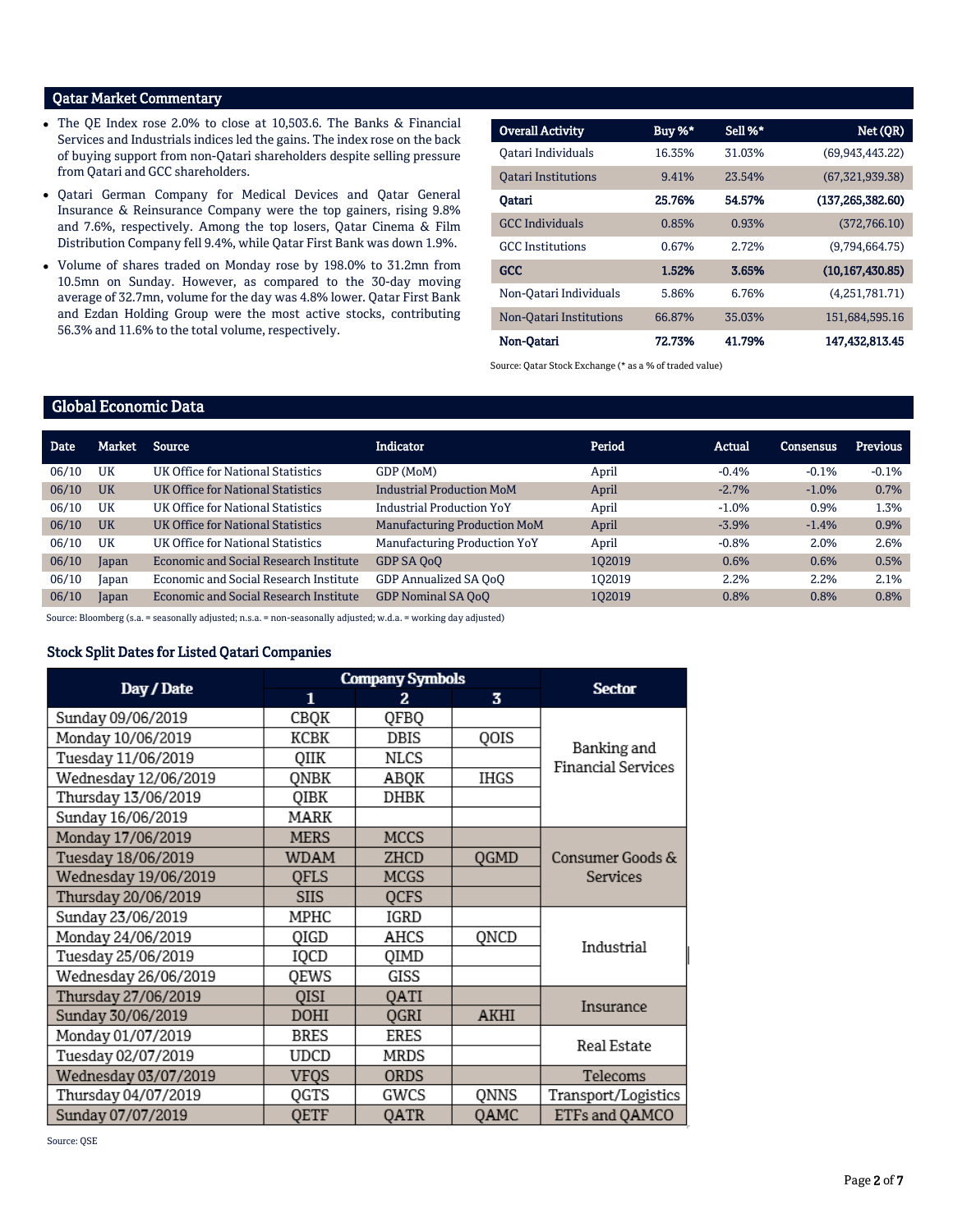## News

## Qatar

- OSE executes splits of share for KCBK Qatar Stock Exchange (QSE) announced that the split of shares for Al Khalij Commercial Bank (KCBK) has been executed, effective from June 11, 2019. The new number of KCBK's shares after the split is 3,600,000,000 and the adjusted closing price of QR1.17 per share. QSE has also sets price limits, (i) Price limit up: QR1.28 and (ii) Price limit down: QR1.06. (QSE)
- QSE executes splits of share for DBIS Qatar Stock Exchange (QSE) announced that the split of shares for Dlala Brokerage and Investment Holding Company (DBIS) has been executed, effective from June 11, 2019. The new number of DBIS' shares is 284,160,000 with adjusted closing price of QR0.937 per share. QSE has also sets price limits, (i) Price limit up: QR1.03 and (ii) Price limit down: QR0.844. (QSE)
- QSE executes splits of share for QOIS Qatar Stock Exchange (QSE) announced that the split of shares for Qatar Oman Investment Company (QOIS) has been executed, effective from June 11, 2019. The new number of QOIS' shares after the split is 315,000,000 and the adjusted closing price of QR0.58 per share. QSE has also sets price limits, (i) Price limit up: QR0.638 and (ii) Price limit down: QR0.522. (QSE)
- $\bullet$  QSE announces the split of QETF units on July 7 In line with Qatar Financial Markets Authority's directives to split the shares of companies and legal entities listed on Qatar Stock Exchange (QSE), QETF units will be split into 10 units, thereby increasing the number of QETF units ten times (the current number of units X 10). Conversely, the price per unit will change to be divided by 10 (unit price / 10). It should be noted that this process will not affect the total value of the QETF or the investment value of investors. This will be applied to the units as of July 7, 2019 as determined by Qatar Financial Markets Authority. (QSE)
- QGRI replaces board member representative in Middle East Business Development Co. – Following to the approval of Qatar Central Bank to that respect, Qatar General Insurance & Reinsurance Company (QGRI) announced the appointment of Sheikh Khalifa bin Jassim bin Mohamed Al Thani, in replacement of Sheikh Faisal bin Jassim bin Mohamed Al Thani, as a representative of the company's board member in Middle East Business Development Co., for the remaining of the board's tenure 2017-2019. (Peninsula Qatar)
- Qatar's financial center PMI declines MoM to 48.1 in May IHS Markit released Qatar's May financial center Purchasing Managers' Index (PMI), which showed that the index fell to 48.1 from 48.9 in April and 52.4 YoY. This is the lowest reading since November 2018 and second consecutive month of contraction. Job creation also declined to 48.1 versus 48.7 in April. (Bloomberg)
- Qatar's hydrocarbon exports rose to QR18.89bn in April The combined value of Qatar's hydrocarbon products export in April 2019 stood at QR18.89bn in April 2019, showing a marginal increase of 0.76% MoM compared to QR18.74bn reported for the previous month. When compared with the total value of exports and re-exports of goods in April, hydrocarbons commodities accounted for over 85% of the total QR22.1bn. The value of petroleum gases and other gaseous hydrocarbons got

the lion's share with QR13.87bn accounting for nearly threefourth (over 73%) of the total value of hydrocarbons export for the month of April. Petroleum oils & oils obtained from bituminous minerals (crude) stood at the second position within the group with QR3.75bn in April. Revenues from petroleum gases and other gaseous hydrocarbons in April saw an increase of QR373mn compared to QR13,500mn in March, while the revenues from other hydrocarbon products (classified under petroleum oils & oils obtained from bituminous minerals (crude) and petroleum oils and oils obtained from bituminous minerals (non-crude) declined understandably due to decline in their prices, according to the Planning and Statistics Authority. (Peninsula Qatar)

- Construction, transport continue to make up bulk of planned projects in Qatar, says expo organizer – Construction and transport projects continue to make up the bulk of planned projects in Qatar, the organizers of the upcoming 'The Big 5 Construct Qatar' have said. After a successful launch edition in 2018, The 'Big 5 Construct Qatar' will return to the Doha Exhibition and Convention Centre (DECC) from September 23 to 25, dmg events (Doha) stated. The key event is supported by the Qatar National Tourism Council (QNTC). First launched last year, when just over half of Qatar's \$10bn-plus contracts awarded were in the construction and civil infrastructure sectors, the international construction expo comes back to Doha as industry reports forecast ongoing business opportunities. "Qatar now has over \$150bn worth of known planned and un-awarded projects in the pipeline. It is by far one of the largest future markets in the MENA region and we could not be more delighted to return in support of it," Loubna Aghzafi, Country Manager, dmg events (Doha) said. (Gulf-Times.com)
- Qatar, Russia look to boost economic and trade cooperation Qatar and Russia are exploring further potential for cooperation, especially in the fields of fintech, trade, banking and finance, technology, and oil and gas. This was disclosed by a high-level delegation of the Qatar Financial Centre (QFC) before leaders from the government and global entities at the St Petersburg International Economic Forum (SPIEF) in Russia. QFC Authority's CEO, Yousuf Mohamed Al-Jaida said, "Qatar and Russia have enjoyed a long history of strong bilateral trade relations and this has been reaffirmed through recent agreements that aim to further strengthen relations in several fields and to enhance joint co-operation, especially in economic and trade fields." He said the financial industry has undergone a significant transformation over the past five to 10 years – from increasing mergers and consolidation, to the shifting of fintech from a peripheral concern to a central one. (Gulf-Times.com)
- Europe occupied 37% share in total tourist arrivals in 1Q2019 Visitors from European countries have emerged as the largest group of people coming to Qatar in the first quarter of this year. The visitors from Europe occupied 37% share in total tourist arrivals, making them the biggest group of tourists coming to Qatar during the quarter. According to the Planning and Statistics Authority data, 588,072 visitors came to Qatar during the first quarter of 2019, out of which 216,818 visitors came from Europe. Out of the total visitors, around 495,000 visitors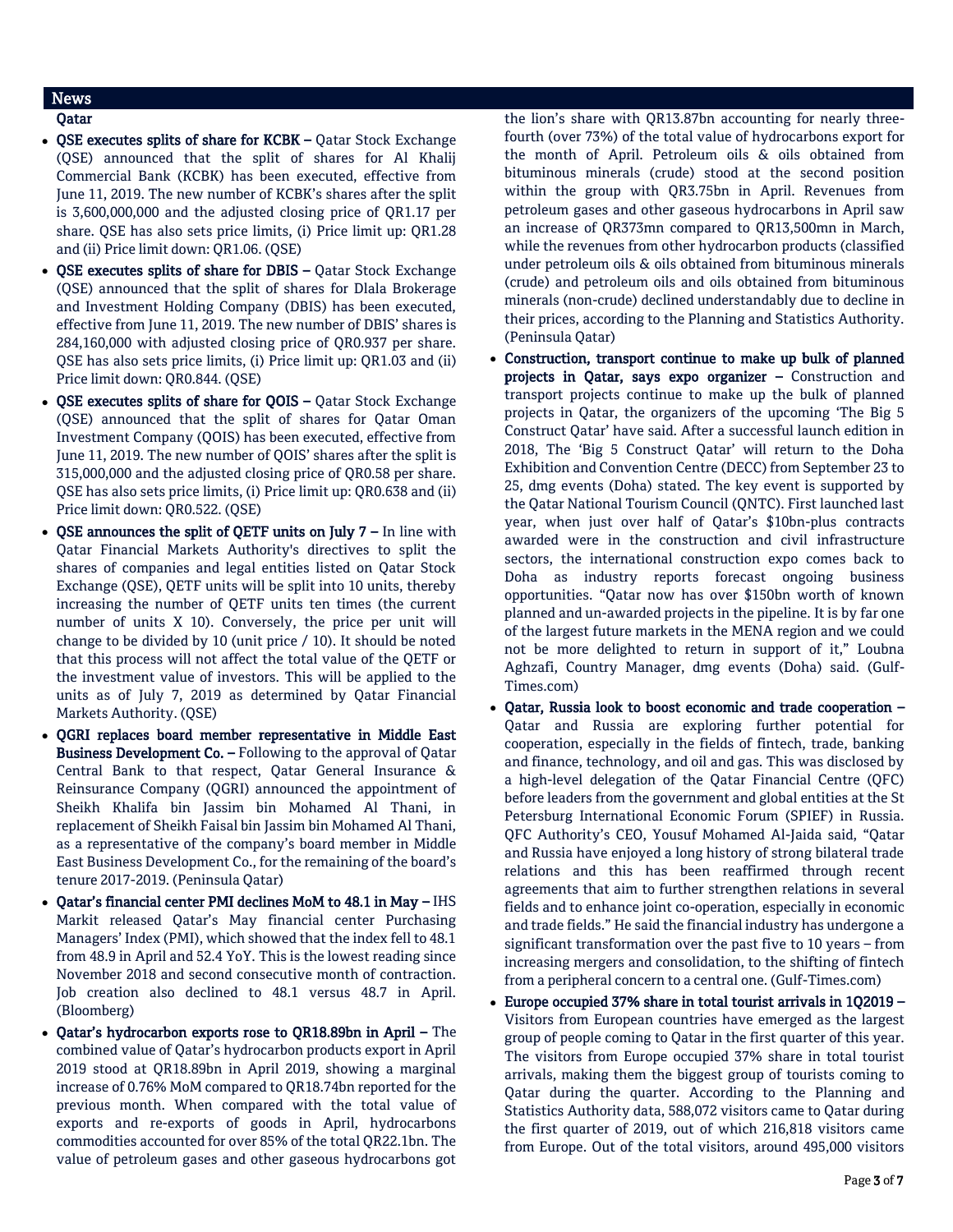came via air while around 93,000 came via sea. Visitors from Asian countries as they had a share of 35% in the total number of visitor arrivals. During the first quarter, 206,203 visitors came to Qatar from Asian countries. Visitor arrivals measure non-residents travelling to Qatar on a short-term basis for all purposes. It includes arrivals at borders under 15 different visit visa classes, including all business and leisure visa types while excluding work visas. As per the Planning and Statistics Authority, a visitor is a traveler taking a trip to a main destination outside his usual environment, for less than a year, for any main purpose (business, leisure or other personal purpose) other than to be employed by a resident entity in the country or place visited. (Peninsula Qatar)

- Sharp drop in prices of local veggies Prices of locally produced vegetables have seen a considerable drop at the Doha Central Market, at times by around 50% compared to the same season two years ago before the blockade started. Ever since the blockade, Qatar has exerted great efforts to enhance local agricultural production through the use advanced technologies and by offering local farmers and farm owners the necessary support to increase their production and prolong the local farming season. Many Qataris have stressed the importance of continuing with these efforts to ensure the availability of local vegetables in the market through the year while ensuring the same quality at prices, according to a report in local Arabic daily Arrayah. This will also help reduce the dependence on imported agricultural products, they point out. (Gulf-Times.com)
- Qatar's livestock sector sees huge growth since 2017 The number of animals has reached over 1.75mn heads in Qatar, witnessing remarkable growth during past two year, thanks to the initiatives of the Ministry of Municipality and Environment, according to Saleh Jarullah Al Marri, Head of the Animal Health Section at the Livestock Department at the Ministry of Municipality and Environment. The initiatives which were launched under Qatar's Strategic Food Security Projects 2019- 2023 aim at increasing local meat production from existing 18% of total demand of the country to 30% by 2023. (Peninsula Qatar)

#### International

- Natural gas demand growth seen slowing after two golden years – China has helped support the International Energy Agency's (IEA) vision of a 'golden age of gas' over the past two years, but growth will likely slow in the next five years. Natural gas demand will rise 1.6% annually to 2024, driven mainly by higher use of the fuel in industry, the Paris-based IEA stated in its Gas 2019 report. While this outlook is unchanged from the previous year, it contrasts with a 4.6% increase in consumption last year, the fastest pace since 2010, led by a weather-driven increase in the US and clean-air policies in China. IEA stated, "Strong growth is unlikely to be the norm in the future because of slowing economic growth, declining potential for switching from coal to gas, and a return to average weather conditions after last year's exceptionally hot summer in the northern hemisphere. China is expected to account for more than 40% of global gas demand growth to 2024, propelled by the government's goal to improve air quality." (Gulf-Times.com)
- US job openings slip; hiring hits all-time high The US job openings fell slightly in April, but a surge in hiring to a record

high suggested strong demand for labor before a recent escalation in trade tensions that was partly blamed for a sharp slowdown in employment growth last month. Job Openings and Labor Turnover Survey (JOLTS) report from the Labor Department also showed an uptick in layoffs, though they remained at historically low levels. Job openings, a measure of labor demand, slipped to a seasonally adjusted 7.4mn from 7.5mn in March, the government stated. The job openings rate was unchanged at 4.7%. Hiring jumped by 240,000 jobs in April to 5.9mn, the highest level since the government started tracking the series in 2000. The hiring rate increased to 3.9% from 3.8% in March. (Reuters)

- Trump ready to slap more tariffs on China after G20 meeting The US President, Donald Trump said he was ready to impose another round of punitive tariffs on Chinese imports if he cannot make progress in trade talks with China's President at a Group of 20 summit later this month. Since two days of talks to resolve the US-China trade dispute last month in Washington ended in a stalemate, Trump has repeatedly said he expected to meet President Xi Jinping at the June 28-29 summit in Osaka, Japan. China has not confirmed any such meeting. Trump said last week he would decide after the meeting of the leaders of the world's largest economies whether to carry out a threat to impose tariffs on at least \$300bn in Chinese goods. (Reuters)
- UK economy shrinks as factory output falls most since 2002 UK manufacturing output fell the most in almost 17 years in April as the boost from Brexit stockpiling evaporated and car producers went ahead with planned shutdowns. The 3.9% decline, the most since June 2002, saw the economy as a whole shrink for a second straight month, according to Office for National Statistics. Vehicle production plunged by a quarter. Gross domestic product fell 0.4%, the biggest monthly drop since March 2016, leaving the economy at risk of a sharp slowdown this quarter. Growth in the latest three months was a weaker-than-forecast 0.3%, down from 0.5% in the first quarter. Factories boomed in the early months of 2019 as companies stockpiled goods to avoid supply disruptions ahead of the original March 29 deadline to leave the European Union. But with Brexit now delayed until October, orders are being scaled back and demand met from products piled up in warehouses. Conservative leadership candidates will be framing their Brexit arguments in the face of some gloomy economic data, after UK factories cut output at the fastest pace in almost 17 years in April. The 3.9% decline saw the economy as a whole shrink for a second month, highlighting the fragility of the economic outlook as Brexit uncertainty continues. (Bloomberg)
- UK's construction firms report smaller orderbooks British construction firms report having almost a third less work in the pipeline than a year ago, with Brexit and the collapse of larger contractors a major worry, an annual survey of subcontractors showed. Subcontractors reported having 19 weeks of work to fall back on, down from 27 weeks a year earlier, according to the survey by trade finance provider Bibby Financial Services, an advance copy of which was provided to Reuters. The subdued mood echoes official construction data released, which showed a sharp slowdown in annual growth to 2.4% in April, while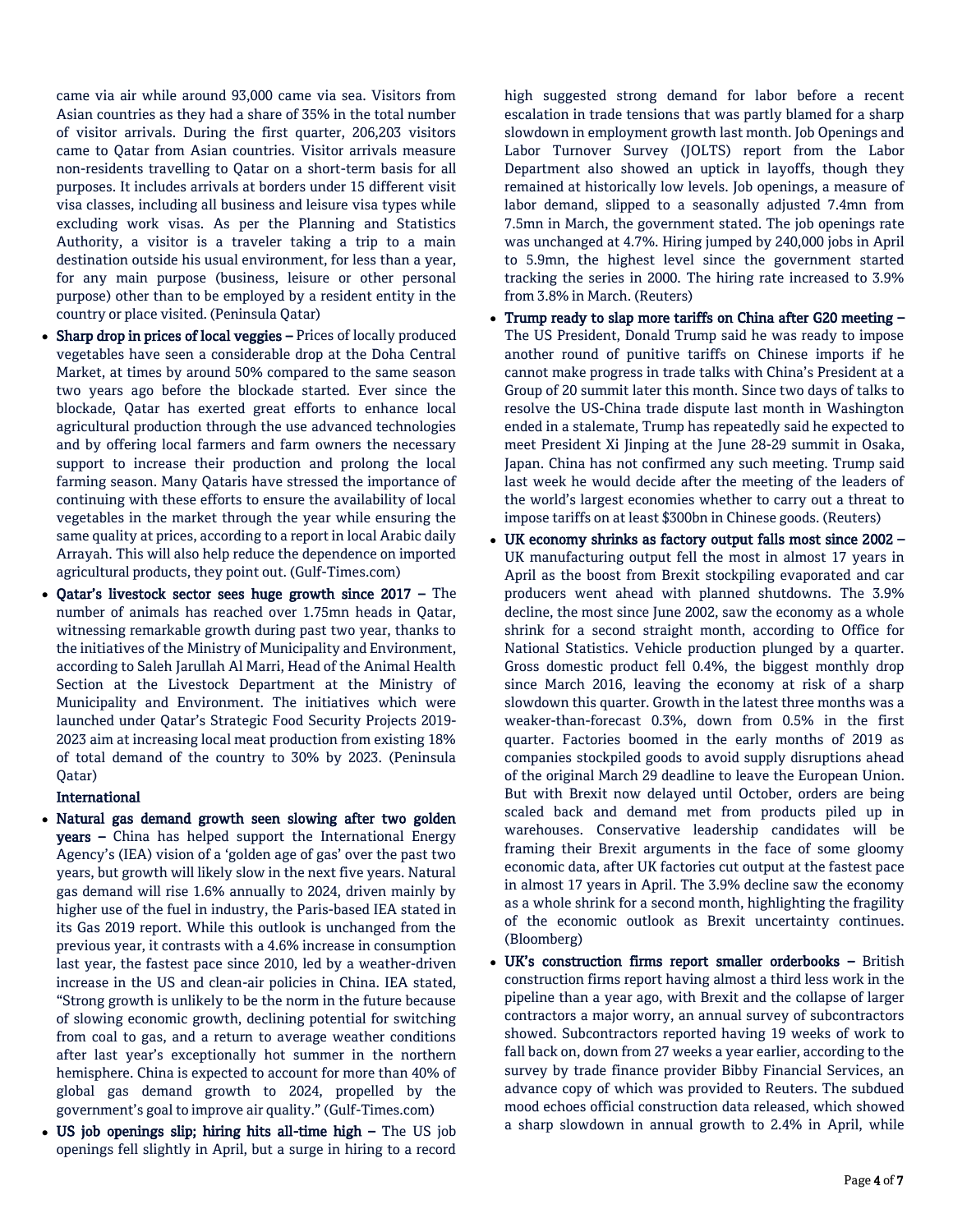May's IHS Markit/CIPS construction purchasing managers' index (PMI) dropped to its lowest since March 2018. (Reuters)

 China to boost funding support for projects as economy slows – China stated that it will allow local governments to use proceeds from special bonds as capital for major investment projects, in a bid to support the slowing economy amid an escalating trade war with the US. Local governments should use special bonds for major projects including highways, gas and power supply and railways, Xinhua state news agency stated, citing a cabinet document. Xinhua stated, "That would help increase effective investment, improve economic structure, stabilize aggregate demand and maintain sustained and healthy economic development. On the basis of increasing the size of special bonds by a big margin, we should strengthen macro-policy coordination and maintain reasonable and sufficient market liquidity." (Reuters)

### Regional

- Islamic finance gaining ground in Spain Spain is the next European country where Islamic finance is on the advance, particularly as a funding method for small and medium-sized enterprises and a banking tool not just for the minority of two million Muslims in the country, however also for non-Muslims seeking ethical and socially responsible investment options. That said, the industry is growing from a very low level. Unlike the UK, Luxembourg or Germany, where Islamic finance benefits from distinct regulations and well-developed sector infrastructures, Spain has not much of that sort yet. Currently, Spain's banking, regulatory and tax regulations are not entirely suited for Shari'ah compliant banking and finance, legal experts said. Islamic alternatives to conventional finance products, for example mortgage agreements, will require modifications to Spanish laws, and there remain regulatory obstacles and disadvantageous tax provisions that hinder the facilitation of Shari'ah compliant financing. (Gulf-Times.com)
- Russia says still a risk of excessive oil output, sharp price fall There is a still a risk that oil producers pump out too much crude and prices fall sharply, Russia's Energy Minister, Alexander Novak said, suggesting Russia might support an extension of output cuts at a meeting of leading oil producing countries next month. The OPEC and some non-members including Russia, known collectively as OPEC+, have curbed supplies since January to prop up prices. Saudi Arabia's Energy Minister, Khalid Al-Falih said that Russia is the only oil exporter still undecided on the need to extend the curbs - due to expire this month - until the end of the year, according to TASS news agency. Separately, Russian Finance Minister, Anton Siluanov said that oil prices could fall as low as \$30 per barrel if OPEC and its allies did not extend the curbs. "As far as such a scenario is concerned, this is not ruled out. A lot depends, of course, on the market situation in the second half of the year, in the third quarter, on the supply and demand balance," Russian Energy Minister Alexander Novak said. (Reuters)
- Goldman sees hard path to OPEC+ extension for Russia and Saudi Arabia – According to Goldman Sachs Group Inc. there is uncertainty over oil supply and demand fundamentals is making it tougher for Russia and Saudi Arabia, the architects of the OPEC+ deal to reconcile their differences over the framework for an extension of their output pact into the second

half. Current demand growth "neither will support exiting the production agreement, nor is bad enough to reinforce more cuts," Goldman Sachs Head of Commodity Research, Jeffrey Currie said. Combined with uncertainty over Iranian exports and growing US shale output, it "becomes increasingly difficult to know what production levels will balance the market." As the OPEC and its allies prepare to discuss the output cap in Vienna, oil analysts are weighing the chances of a potential oversupply amid slower demand growth. A weakening in consumption may require the group to extend cuts, a task which Russia may not be ready to sign up to. "It's much easier to unify a position, when there is a supply disruption or a strong demand, then both Russia and Saudi Arabia want to grow production," he said. However now "it's a very middling environment. This makes those tensions between Russia and Saudi Arabia more apparent," he added. (Bloomberg)

- Saudi Aramco extends offer to buy stake in Arctic LNG 2 Saudi Arabia's Energy Minister, Khalid Al-Falih said that Saudi Aramco has extended its offer to join Russian gas producer Novatek's Arctic LNG 2 project and that he hoped Novatek would agree to it, TASS news agency reported. He told TASS in an interview that Saudi Aramco is also studying Russian energy giants Rosneft and Gazprom's LNG projects and that Saudi Arabia might be interested in investing in Russian petrochemical company Sibur. (Reuters)
- Emirates NBD hires Mizuho to arrange \$200mn syndicated loan – Emirates NBD has mandated Japan's Mizuho Bank to arrange a \$200mn loan, according to Loan Pricing Corporation (LPC), a fixed income news service that is part of Refinitiv. The loan has tranches with three- and five-year maturities and a \$200mn greenshoe option, meaning the final size could rise to as much as \$400mn. The \$200mn loan is being syndicated to other banks and offers interest margins of 80 basis points and 110 basis points over the London interbank offered rate for the three- and five-year tranches, respectively, LPC reported. Emirates NBD, which is 55.6% owned by state fund Investment Corp, is a regular borrower in the bank debt markets. Last year it had raised a \$2bn three-year loan involving a group of 18 lenders. (Reuters)
- Dubai Islamic Bank board recommends buying local competitor – Dubai Islamic Bank (DIB) is proceeding with plans to acquire a smaller local rival as the UAEs' biggest Islamic lender joins a regional wave of mergers and acquisitions. The state-controlled bank's board recommended calling a shareholder meeting to consider buying 100% of Noor Bank, it stated. The deal will create a lender with about \$76bn in assets. The deal is "positive for the sector and Dubai Islamic Bank," a Money Manager at investment bank Shuaa Capital, Aarthi Chandrasekaran said. DIB may pay around 0.8 to 0.9 times book value for Noor Bank shares and the deal may lead to savings of at least 20% for Noor Bank, she said. The acquisition will result in cost efficiencies and contribute to profitability, as well as allowing DIB to offer competitively priced products and services across a more diversified portfolio, the lender stated. It is also expected to drive innovation and accelerate the group's digitization program. HSBC Holdings is advising DIB on the deal and Noor Bank is working with Barclays, sources said. Investment Corp. of Dubai, the Emirate's main state-owned holding company, is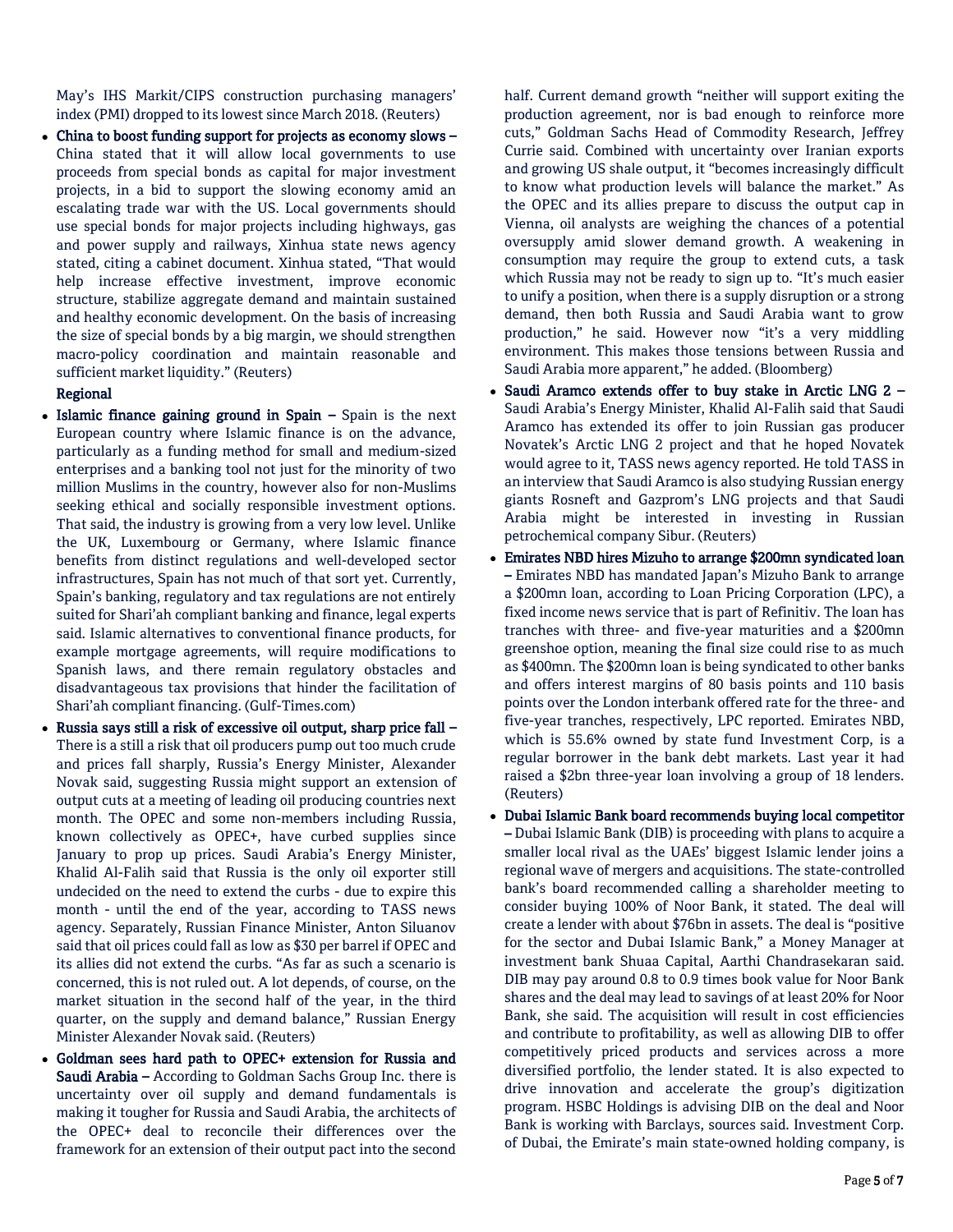the largest shareholder in DIB with a 28% stake. It's also one of the biggest investors in the privately-held Noor Bank, which was set up in 2008. The date and agenda for the general shareholders' meeting, including the terms and details of the acquisition, will be announced after it has been approved by regulatory authorities, DIB stated. Noor Bank's operations will be integrated and consolidated within DIB after the acquisition, it stated. (Bloomberg)

- Dubai's ENOC raises \$690mn loan from Chinese banks Dubai's Emirates National Oil Company (ENOC) stated that it has raised a loan of \$690mn provided by a consortium of Chinese lenders. Industrial and Commercial Bank of China, Agricultural Bank of China and China Construction Bank have provided the facility, with ICBC working as coordinating bank. The loan will be used for general corporate purposes, ENOC stated. (Reuters)
- Investcorp announces acquisition of 11 US multifamily properties – Investcorp, a leading global provider and manager of alternative investment products, yesterday announced that it acquired 11 new US multifamily properties. The portfolio totals 2,615 units for a combined purchase price of approximately \$370mn. The acquisition marks Investcorp's largest US real estate portfolio acquisition completed in the past decade. "This diversified acquisition marks a very exciting milestone for our real estate investment team as this is the largest real estate portfolio we have acquired in the US market in more than 10 years," Executive Chairman of Investcorp, Mohammed Alardhi said. "As one of the most active investors in US multifamily real estate, our real estate investment business continues to be an important driver of our ambitious long-term global growth strategy on the path to \$50bn in AUM." The 11 properties in this portfolio are located in major US metro areas in which Investcorp made previous acquisitions. The properties are located in six major metro areas across five states including Orlando, Florida; Tampa, Florida; Raleigh, North Carolina; Atlanta, Georgia; Philadelphia, Pennsylvania; and, St. Louis, Missouri. (Peninsula Qatar)